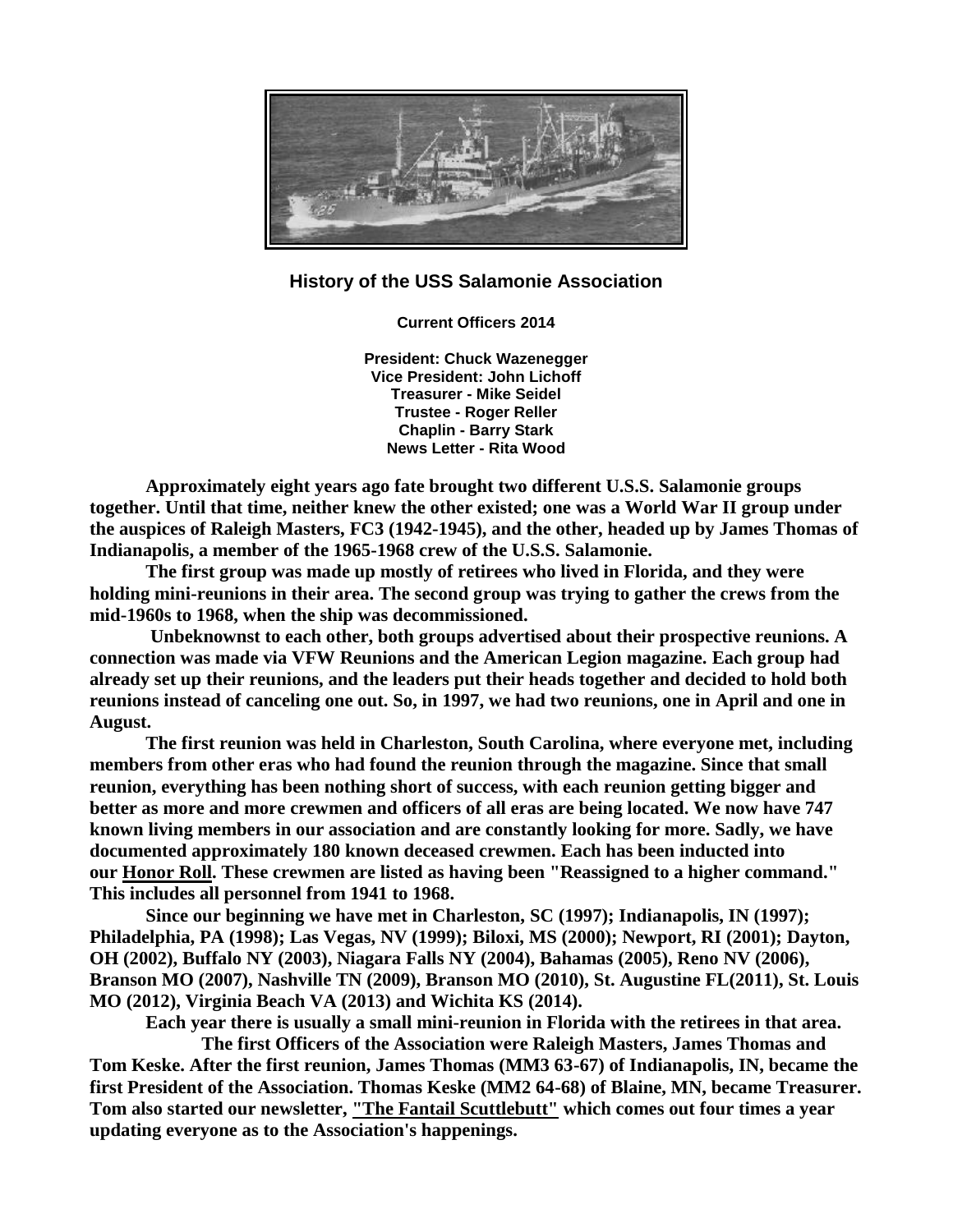**In July of 2001 Jim Thomas had a relapse from throat cancer from the previous year. He contacted John Lichoff (RM3 57-59) to see if John would take over the Association until he, Jim, was able to resume his duties. In August 2001, Jim informed John and Tom that his doctors had informed him "that there was no more they could do" for him and gave him six months. On December 24, 2001, Jim Thomas, our first Association President, was laid to rest. The attendees and his pallbearers were U.S.S. Salamonie crewmen who came from all over the country to attend.**

**At the next reunion, John Lichoff was elected the new President of the Association with Tom Keske being reelected Treasurer. Then Thomas Graham CSSN (55-56) and Joseph Cuneo YN3 (52) stepped forward and volunteered their services as Trustees for the Association to help with the workload.**

**Under the guidance of Gordon Cook LTJG (42-44), our book, ["Memories of Old Sal"](http://www.usssalamonie.org/Store.html) was written and edited, with contribution of articles and pictures from many crewmen. Since that time [many other items have been created and made available](http://www.usssalamonie.org/Store.html) to the crew. Without the hard and diligent work of numerous individuals who have worked behind the scenes, this Association would not be enjoying the success we are today.**

**Plaques commemorating the USS Salamonie (AO-26) have been place on the Wall of Honor in the Admiral Nimitz Museum in Texas and in the Navy Memorial Foundation in Washington DC.**

**The Warren connection: How it all came about:**

**It all started one evening in January 2003 when I was doing some research on the USS Salamonie AO-26.**

**I punched in Salamonie on Google.com and up came articles on Warren, IN and the Salamonie Valley Museum.**

**After checking the numerous sites out, I then called Tom Keske in Minnesota telling him what I had come across.**

**We then spent the next hour on the phone and computer looking over the sites and decided that the next morning that I would try to make contact with someone in Warren.**

**I did not know whom to call, so I called the clerk-treasurer that was listed on the web site.**

**As luck would have it, I reached Marilyn Morrison on the very first phone call. I identified myself as the president of the USS Salamonie Association and her reply was, "Oh Yeah?"**

**She had never heard of the USS Salamonie and did not know that it ever existed. She thought that this was a prank call from one of her fellow practical jokers but she was going to go along with the joke for the time being.**

**As time progressed she started to think, wait a minute, this might be legitimate and she started to listen more and more as she heard about the ship and our association looking for a home. I then asked her if she had a computer in front of her and she said yes. I asked her to punch in USS Salamonie AO-26. In a few seconds I heard out loud "OH MY GOD".**

**Now it was a different story and she realized the potential of what was happening.**

**After our phone conservation, I sent her some of our books, "Memories of Ole Sal".**

**Marilyn then went to the web and researched information on the USS Salamonie. Then all hell broke out with excitement of the good news and things then started to snowball from there.**

**There was news abounding everywhere on both sides about our soon to be new acquaintances and potential museum home for the USS Salamonie AO-26.**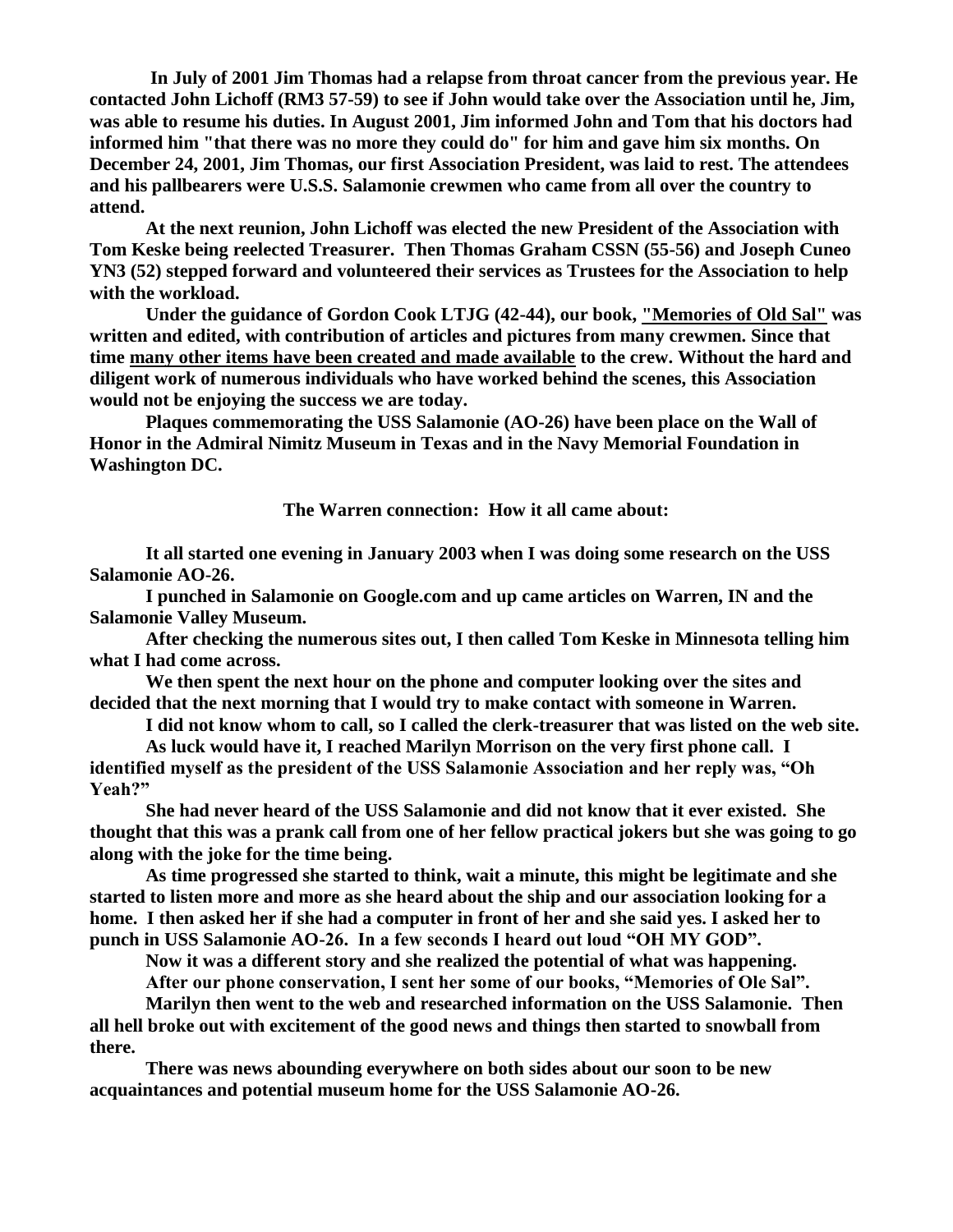**On February 1, 2003, Tom Keske and I were then invited to Warren, IN with our wives to visit the city and museum and meet every one.**

**We had a breakfast luncheon, noon meeting with the local veterans, tour of the Methodist home and tour of the city and school and an evening banquet reception with all interested parties.**

**We had brought several items with us to be placed with honor in their museum if we saw that things would work out.** 

**From this beginning it has snow balled to the success that it is today.**

**To date many items that former crewmembers have had at home have been donated to the museum in their name and many more items have been promised.**

**Without the untiring work of Marilyn Morrison, Janice Jordan, Karen Herr, Tom Applegate and their devoted friends and volunteers this would not be the success that it is today.**

**We have enjoyed all of our visits to Warren, IN and look forward to the many more trips and to see all of our newfound family.**

**John D. Lichoff (Vice president USS Salamonie AO-26 Association)**

## **Independence Day Celebration Warren, IN**

**Warren, IN is a small town that celebrates Independence Day in a big way. They have a four day celebration on the weekend closest to July 4 each year (for 2014, just three days). Many family friendly activities take place including a huge parade and a fireworks demonstration and hundreds of people attend from around the region.**

**USS Salamonie members attend and stay at a local hotel. There is a hospitality room there so that we can get together to meet and greet and share stories. Three activities specific to our members are visits to our museum, participation in the parade and a banquet.** 

**The USS Salamonie museum is open to the public and veterans man the place as docents to greet visitors and share information. People enjoy seeing the many artifacts on display and children love to ring the original Salamonie bell.**

**On Friday veterans and guests ride a large float in the annual parade. Hundreds of spectators line the streets of Warren to see the parade filled with more than a hundred floats and bands. The folks in Warren have built a float for our veterans and guests to ride in. It is decorated in patriotic colors and a Boy Scout troop carries the huge Salamonie American flag in front of the float. Spectators throw coins into the outstretched flag and this provides funds for troop activities. We also participate in the tradition of throwing pieces of wrapped candy to the children along the way who come to the parade waiting for this to happen. We decided to also toss beads in a Mardi Gras fashion and the kids love them. It is heart-warming to us when the spectators stand and salute us as our float passes by.**

**On Saturday evening we have a banquet catered by a local person. Highlights of the evening include a speech given by an interesting person and news from Lilly Nutter.** 

**Lilly celebrated her 100th birthday on 12/12/12 and she has been sending boxes of "goodies" to troops in harm's way foreign lands for several years. Association members have adopted her and we provide hundreds of dollars to her for postage. She has several scrap books filled with thank you notes and pictures from the recipients that she shares with us. She loves to attend this banquet.**

**A fireworks demonstration takes place on Sunday evening.**

**The Lilly Nutter Connection John Lichoff**